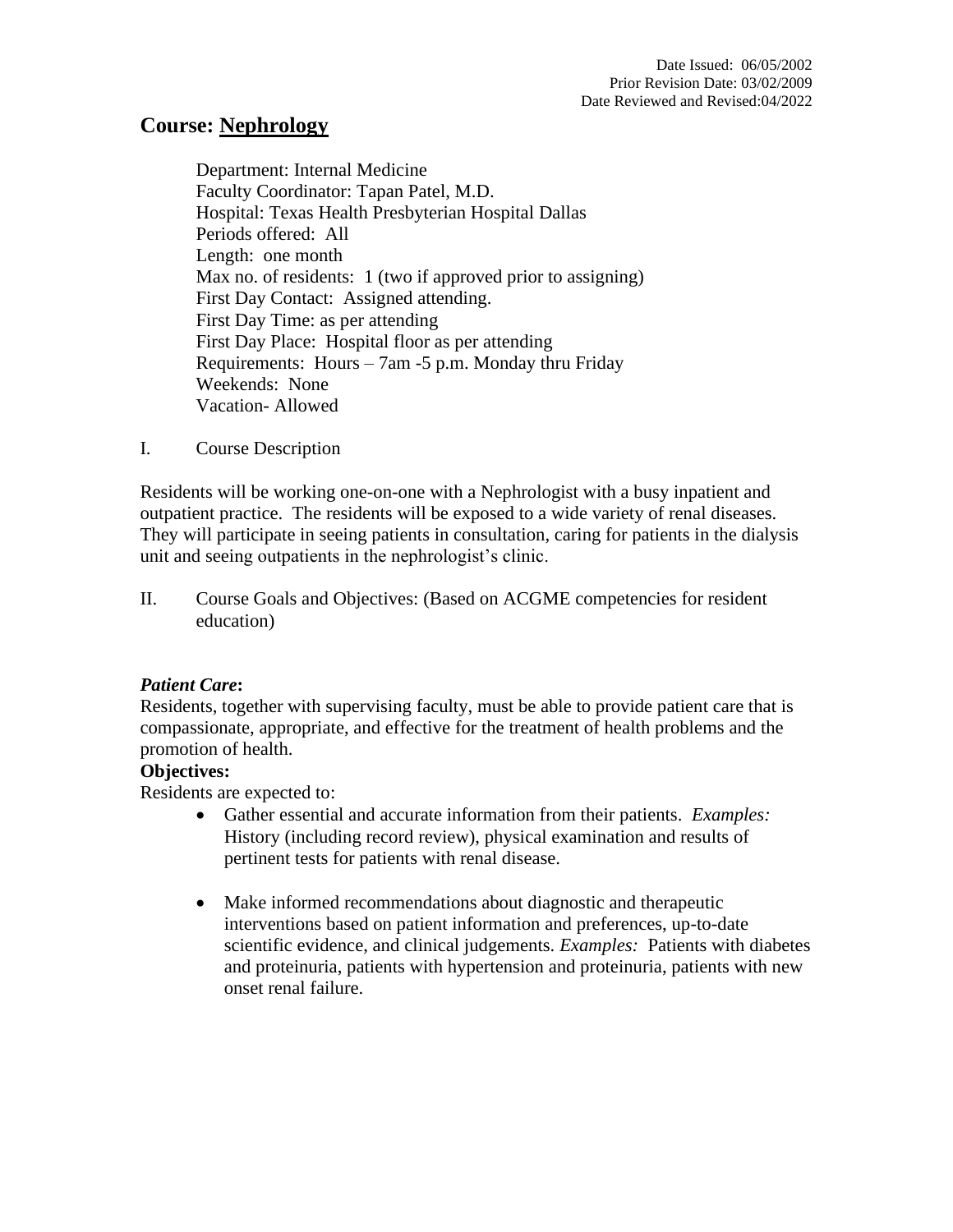- Counsel and educate patients and their families. *Examples:* Educate patients on the importance of medical and dietary compliance, blood pressure control and sign and symptom management for fluid overload.
- Provide health care services aimed at preventing health problems or maintaining health. *Examples:* Educate patients regarding the need for the high risk of vascular disease in the patient with renal disease and the need to modify risk factors.
- Work with health care professionals, including those from other disciplines, to provide patient-focused care, develop and carry out patient management plans. *Examples:* Use dietary consults, social services consults, pharmacy teaching.
- Use of information technology to support patient care decisions and patient education. *Example:* Provide patients access to National Kidney Foundation web site for patients.

# *Medical Knowledge:*

Residents must demonstrate knowledge about established biomedical and clinical sciences and the application of this knowledge to patient care.

### **Objectives:**

Residents are expected to:

- Locate and assimilate evidence from scientific studies related to their patients' health problems. *Examples:* Randomized controlled trials for the prevention of bone disease in dialysis patients, for prevention of vascular disease in dialysis patients.
- Use information technology to manage information, access on-line medical information; and support their own education. *Examples:* Using Pub Med, NEJM, AJKD, and CareGate.

# *Practice-Based Learning and Improvement:*

Residents are expected to be able to use scientific evidence and methods to investigate, evaluate, and improve patient care practices:

**Objectives:**

- Identify areas for improvement and implement strategies to enhance knowledge, skills, attitudes, and processes of care.
- Analyze and evaluate practice experiences and implement strategies to continually improve the quality of patient practice.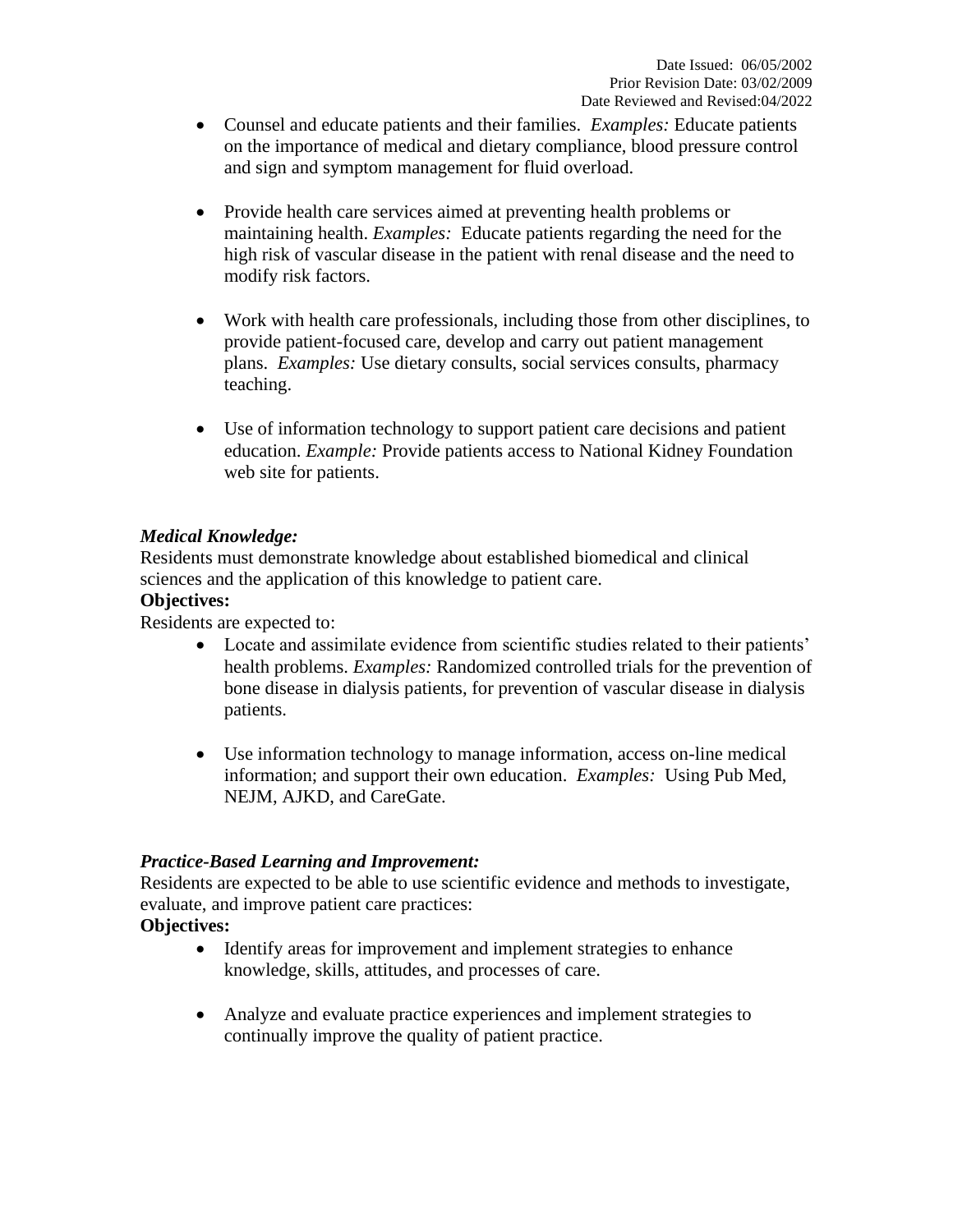- Develop and maintain a willingness to learn from errors and use errors to improve the system or processes of care.
- Use information technology or other available methodologies to access and manage information, support patient care decisions, and enhance both patient and physician education.

### *Interpersonal and Communication Skills:*

Residents must be able to demonstrate interpersonal and communication skills that result in effective information exchange and teaming with patients and their families.

#### **Objectives:**

Residents are expected to:

- Use effective listening skills and elicit and provide information using effective nonverbal, explanatory, questioning, and writing skills. *Examples:* Educate patient regarding the importance of dietary compliance; educate the patient regarding their disease state and the prognosis.
- Work effectively with patients, making them members of their own health care team.

### *Professionalism:*

Residents must demonstrate a commitment to carrying out professional responsibilities, adherence to ethical principles, and sensitivity to a diverse patient population. **Objectives:**

Residents are expected to:

- Demonstrate respect, compassion, and integrity; responsiveness to the needs of patients that supercedes self-interest; accountability to patients and the profession; commitment to excellence and on-going professional development. *Examples:* Willingness to seek additional patients for evaluation; willingness to stay late to make sure a patient is stable.
- Demonstrate a commitment to ethical principles pertaining to provision or withholding of clinical care, and confidentiality of patient information.
- Demonstrate sensitivity and responsiveness to patients' culture, age, gender, and disabilities.

#### *Systems-Based Practice:*

Residents are expected to demonstrate both an understanding of the contexts and systems in which health care is provided, and the ability to apply this knowledge to improve and optimize health care.